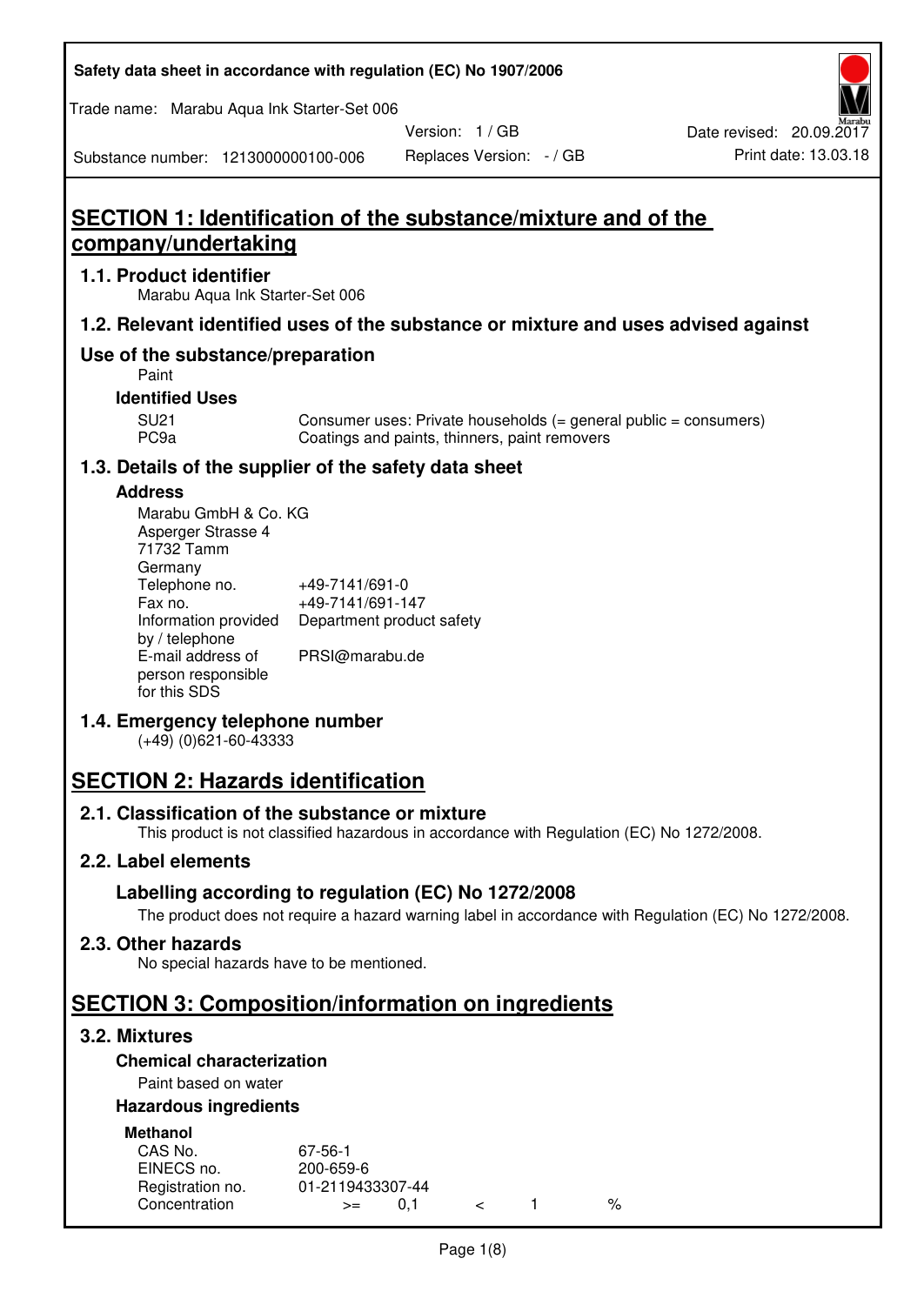| Safety data sheet in accordance with regulation (EC) No 1907/2006                                                                                                                                      |  |  |
|--------------------------------------------------------------------------------------------------------------------------------------------------------------------------------------------------------|--|--|
| Trade name: Marabu Aqua Ink Starter-Set 006                                                                                                                                                            |  |  |
| Version: 1/GB<br>Date revised: 20.09.2017<br>Print date: 13.03.18<br>Replaces Version: - / GB<br>Substance number: 1213000000100-006                                                                   |  |  |
| Classification (Regulation (EC) No. 1272/2008)<br>Flam. Liq. 2<br>H <sub>225</sub><br>Acute Tox. 3<br>H331<br>Acute Tox. 3<br>H311<br>Acute Tox. 3<br>H <sub>301</sub><br>STOT SE <sub>1</sub><br>H370 |  |  |
| Concentration limits (Regulation (EC) No. 1272/2008)<br>STOT SE 2<br>H371<br>$>= 3 < 10$<br>STOT SE 1<br>H370<br>$>= 10$                                                                               |  |  |
| <b>SECTION 4: First aid measures</b>                                                                                                                                                                   |  |  |
| 4.1. Description of first aid measures                                                                                                                                                                 |  |  |
| After skin contact<br>Wash with plenty of water and soap. Do NOT use solvents or thinners.                                                                                                             |  |  |
| After eye contact<br>Separate eyelids, wash the eyes thoroughly with water (15 min.). In case of irritation consult an oculist.                                                                        |  |  |
| <b>After ingestion</b><br>Rinse mouth thoroughly with water. If larger amounts are swallowed or in the event of symptoms take<br>medical treatment.                                                    |  |  |
| 4.2. Most important symptoms and effects, both acute and delayed<br>Until now no symptoms known so far.                                                                                                |  |  |
| 4.3. Indication of any immediate medical attention and special treatment needed                                                                                                                        |  |  |
| Hints for the physician / treatment<br>Treat symptomatically                                                                                                                                           |  |  |
| <b>SECTION 5: Firefighting measures</b>                                                                                                                                                                |  |  |
| 5.1. Extinguishing media                                                                                                                                                                               |  |  |
| Suitable extinguishing media<br>Carbon dioxide, Foam, Sand, Water                                                                                                                                      |  |  |
| 5.2. Special hazards arising from the substance or mixture<br>In the event of fire the following can be released: Carbon monoxide (CO); Carbon dioxide (CO2); dense<br>black smoke                     |  |  |
| 5.3. Advice for firefighters<br><b>Other information</b><br>Collect contaminated fire-fighting water separately, must not be discharged into the drains.                                               |  |  |
| <b>SECTION 6: Accidental release measures</b>                                                                                                                                                          |  |  |
| 6.1. Personal precautions, protective equipment and emergency procedures<br>No particular measures required.                                                                                           |  |  |
| <b>6.2. Environmental precautions</b><br>No particular measures required.                                                                                                                              |  |  |
| 6.3. Methods and material for containment and cleaning up<br>Clean preferably with a detergent - avoid use of solvents.                                                                                |  |  |
| 6.4. Reference to other sections                                                                                                                                                                       |  |  |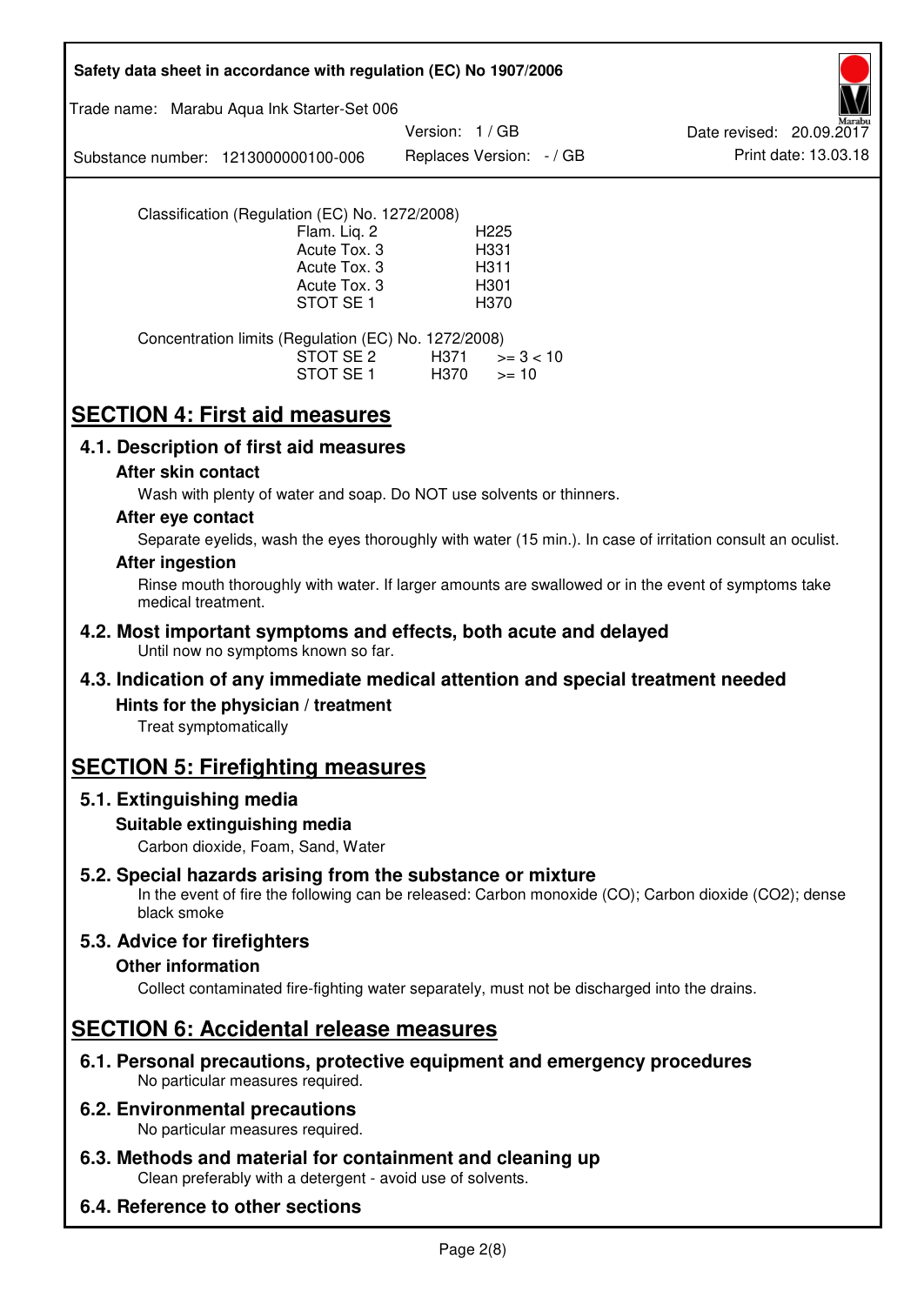| Safety data sheet in accordance with regulation (EC) No 1907/2006                                                                                                                             |                          |                                                  |
|-----------------------------------------------------------------------------------------------------------------------------------------------------------------------------------------------|--------------------------|--------------------------------------------------|
| Trade name: Marabu Aqua Ink Starter-Set 006                                                                                                                                                   | Version: 1 / GB          |                                                  |
| Substance number: 1213000000100-006                                                                                                                                                           | Replaces Version: - / GB | Date revised: 20.09.2017<br>Print date: 13.03.18 |
| Information regarding Safe handling, see Section 7. Information regarding personal protective measures,<br>see Section 8. Information regarding waste disposal, see Section 13.               |                          |                                                  |
| <b>SECTION 7: Handling and storage</b>                                                                                                                                                        |                          |                                                  |
| 7.1. Precautions for safe handling                                                                                                                                                            |                          |                                                  |
| <b>Advice on safe handling</b>                                                                                                                                                                |                          |                                                  |
| Avoid skin and eye contact. Smoking, eating and drinking shall be prohibited in application area.                                                                                             |                          |                                                  |
| Advice on protection against fire and explosion<br>No special measures required.                                                                                                              |                          |                                                  |
| 7.2. Conditions for safe storage, including any incompatibilities                                                                                                                             |                          |                                                  |
| Requirements for storage rooms and vessels                                                                                                                                                    |                          |                                                  |
| Store in frostfree conditions.                                                                                                                                                                |                          |                                                  |
| Storage class according to TRGS 510<br>Storage class according to<br>12<br><b>TRGS 510</b>                                                                                                    | Non-combustible liquids  |                                                  |
| 7.3. Specific end use(s)<br>Paint                                                                                                                                                             |                          |                                                  |
| <b>SECTION 8: Exposure controls/personal protection</b>                                                                                                                                       |                          |                                                  |
| 8.1. Control parameters                                                                                                                                                                       |                          |                                                  |
| <b>Other information</b>                                                                                                                                                                      |                          |                                                  |
| There are not known any further control parameters.                                                                                                                                           |                          |                                                  |
| 8.2. Exposure controls                                                                                                                                                                        |                          |                                                  |
| <b>Exposure controls</b>                                                                                                                                                                      |                          |                                                  |
| Provide adequate ventilation.                                                                                                                                                                 |                          |                                                  |
| <b>Respiratory protection</b>                                                                                                                                                                 |                          |                                                  |
| Not necessary.<br><b>Hand protection</b>                                                                                                                                                      |                          |                                                  |
| Not necessary.                                                                                                                                                                                |                          |                                                  |
| In case of intensive contact wear protective gloves.<br>There is no one glove material or combination of materials that will give unlimited resistance to any                                 |                          |                                                  |
| individual or combination of chemicals.<br>For prolonged or repeated handling nitrile rubber gloves with textile undergloves are required.<br>Material thickness<br>$\, > \,$                 | 0,5<br>mm                |                                                  |
| Breakthrough time<br>$\,<\,$                                                                                                                                                                  | 30<br>min                |                                                  |
| The breakthrough time must be greater than the end use time of the product.<br>The instructions and information provided by the glove manufacturer on use, storage, maintenance and           |                          |                                                  |
| replacement must be followed.                                                                                                                                                                 |                          |                                                  |
| Gloves should be replaced regularly and if there is any sign of damage to the glove material.<br>Always ensure that gloves are free from defects and that they are stored and used correctly. |                          |                                                  |
| The performance or effectiveness of the glove may be reduced by physical/ chemical damage and poor                                                                                            |                          |                                                  |
| maintenance.<br>Barrier creams may help to protect the exposed areas of the skin, they should however not be applied                                                                          |                          |                                                  |
| once exposure has occurred.                                                                                                                                                                   |                          |                                                  |
| Eye protection                                                                                                                                                                                |                          |                                                  |
| Not necessary.                                                                                                                                                                                |                          |                                                  |
| <b>Body protection</b><br>Not applicable.                                                                                                                                                     |                          |                                                  |
|                                                                                                                                                                                               |                          |                                                  |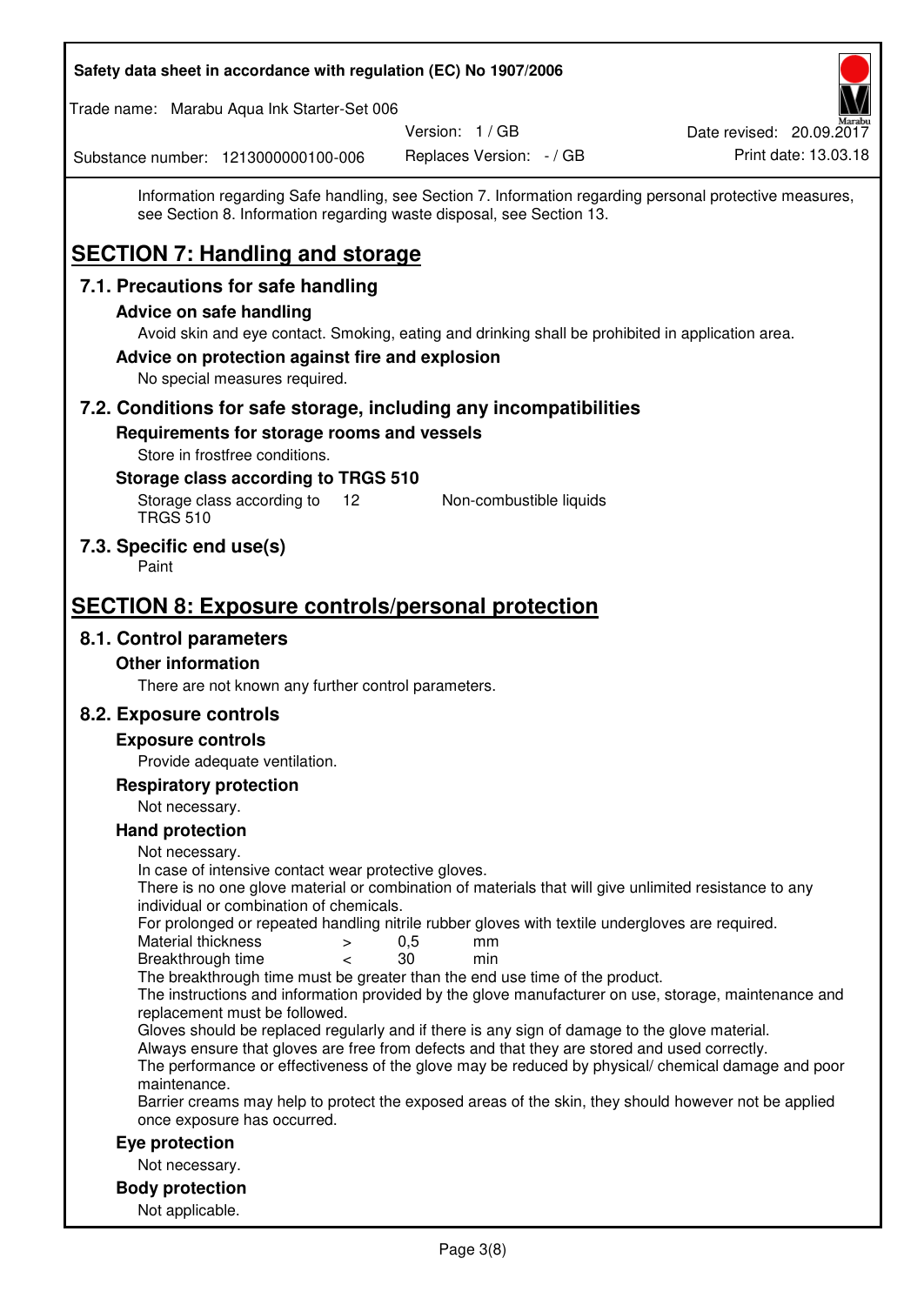| Trade name: Marabu Aqua Ink Starter-Set 006        |                                                            |           |                                       |     |    |                   |
|----------------------------------------------------|------------------------------------------------------------|-----------|---------------------------------------|-----|----|-------------------|
|                                                    |                                                            |           | Version: 1 / GB                       |     |    |                   |
| Substance number: 1213000000100-006                |                                                            |           | Replaces Version: - / GB              |     |    |                   |
|                                                    |                                                            |           |                                       |     |    |                   |
| <b>SECTION 9: Physical and chemical properties</b> |                                                            |           |                                       |     |    |                   |
|                                                    | 9.1. Information on basic physical and chemical properties |           |                                       |     |    |                   |
| Form                                               |                                                            | liquid    |                                       |     |    |                   |
| <b>Colour</b>                                      |                                                            | coloured  |                                       |     |    |                   |
| <b>Odour</b>                                       |                                                            | odourless |                                       |     |    |                   |
| <b>Odour threshold</b>                             |                                                            |           |                                       |     |    |                   |
| Remarks                                            |                                                            |           | No data available                     |     |    |                   |
| <b>Melting point</b>                               |                                                            |           |                                       |     |    |                   |
| Remarks                                            |                                                            |           | not determined                        |     |    |                   |
| <b>Freezing point</b>                              |                                                            |           |                                       |     |    |                   |
| Remarks                                            |                                                            |           | not determined                        |     |    |                   |
|                                                    | Initial boiling point and boiling range                    |           |                                       |     |    |                   |
| Value                                              |                                                            | appr.     | 100                                   |     | °C |                   |
| Pressure                                           |                                                            |           | 1.013                                 | hPa |    |                   |
| Source                                             |                                                            |           | Literature value                      |     |    |                   |
| <b>Flash point</b>                                 |                                                            |           |                                       |     |    |                   |
| Remarks                                            |                                                            |           | Not applicable                        |     |    |                   |
|                                                    | Evaporation rate (ether $= 1$ ) :                          |           |                                       |     |    |                   |
| Remarks                                            |                                                            |           | not determined                        |     |    |                   |
| Flammability (solid, gas)                          |                                                            |           |                                       |     |    |                   |
| Not applicable                                     |                                                            |           |                                       |     |    |                   |
|                                                    | Upper/lower flammability or explosive limits               |           |                                       |     |    |                   |
| Remarks                                            |                                                            |           | not determined                        |     |    |                   |
| Vapour pressure                                    |                                                            |           |                                       |     |    |                   |
| Value                                              |                                                            | appr.     | 23                                    |     |    | hPa               |
| Temperature<br>Method                              |                                                            |           | 20<br>Value taken from the literature | °C  |    |                   |
| <b>Vapour density</b>                              |                                                            |           |                                       |     |    |                   |
| Remarks                                            |                                                            |           | not determined                        |     |    |                   |
|                                                    |                                                            |           |                                       |     |    |                   |
| <b>Density</b>                                     |                                                            |           |                                       |     |    |                   |
| Value<br>Temperature                               |                                                            |           | 1,01<br>20                            | °C  |    | g/cm <sup>3</sup> |
| Method                                             |                                                            |           | <b>DIN EN ISO 2811</b>                |     |    |                   |
| <b>Solubility in water</b>                         |                                                            |           |                                       |     |    |                   |
| Remarks                                            |                                                            | miscible  |                                       |     |    |                   |
| Ignition temperature                               |                                                            |           |                                       |     |    |                   |
| <b>Remarks</b>                                     |                                                            |           | not determined                        |     |    |                   |
| <b>Viscosity</b>                                   |                                                            |           |                                       |     |    |                   |
| Remarks                                            |                                                            |           |                                       |     |    |                   |
| Remarks                                            |                                                            |           | not determined                        |     |    |                   |
| 9.2. Other information                             |                                                            |           |                                       |     |    |                   |
| <b>Other information</b>                           |                                                            |           |                                       |     |    |                   |
| None known                                         |                                                            |           |                                       |     |    |                   |
|                                                    |                                                            |           |                                       |     |    |                   |
|                                                    |                                                            |           |                                       |     |    |                   |

**Safety data sheet in accordance with regulation (EC) No 1907/2006** 

Print date: 13.03.18

Date revised: 20.09.2017

# **SECTION 10: Stability and reactivity**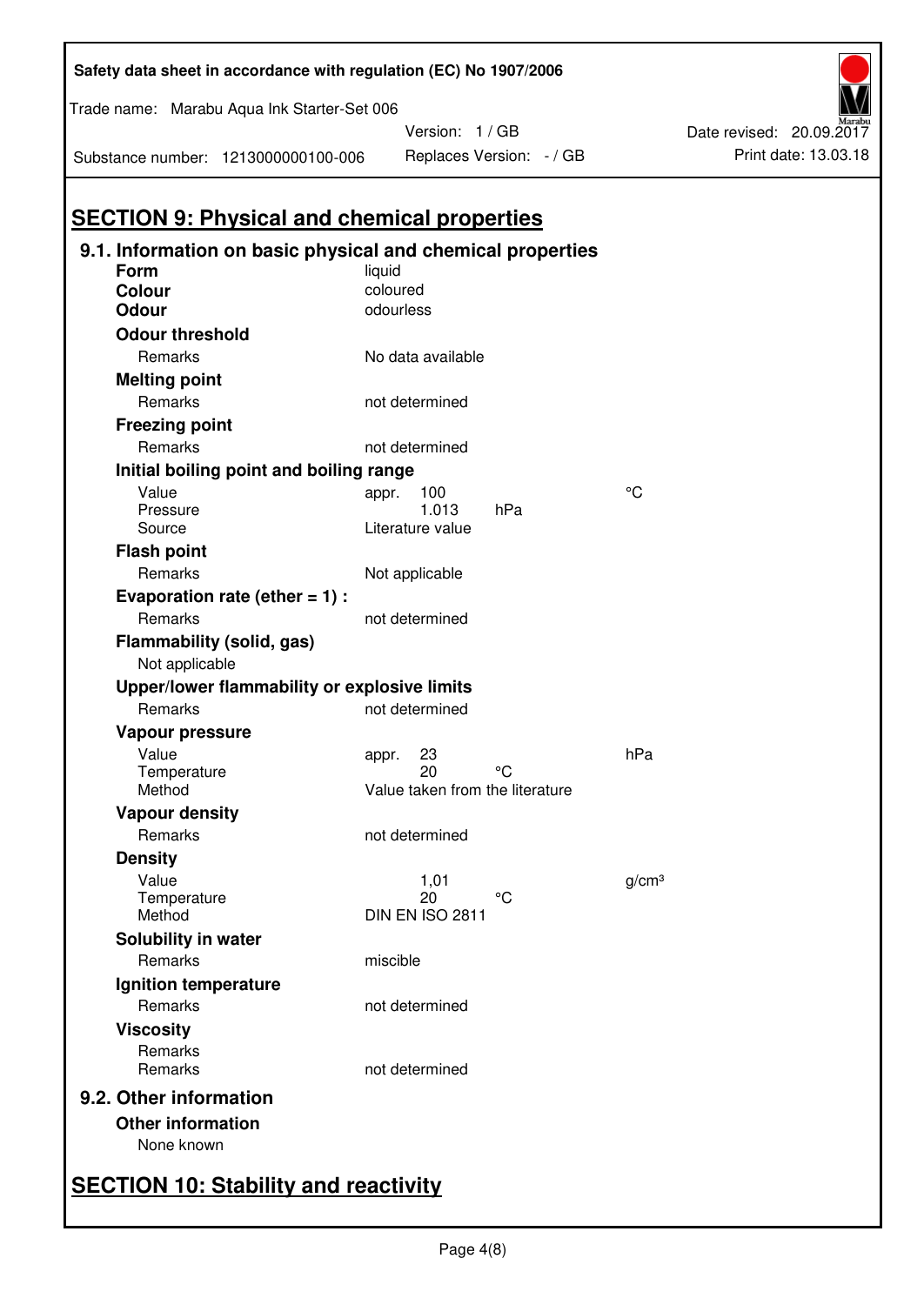| Safety data sheet in accordance with regulation (EC) No 1907/2006                                                                                                   |                          |                                                                   |                          |
|---------------------------------------------------------------------------------------------------------------------------------------------------------------------|--------------------------|-------------------------------------------------------------------|--------------------------|
| Trade name: Marabu Aqua Ink Starter-Set 006                                                                                                                         |                          |                                                                   |                          |
|                                                                                                                                                                     | Version: 1/GB            |                                                                   | Date revised: 20.09.2017 |
| Substance number: 1213000000100-006                                                                                                                                 | Replaces Version: - / GB |                                                                   | Print date: 13.03.18     |
| 10.1. Reactivity<br>None                                                                                                                                            |                          |                                                                   |                          |
| 10.2. Chemical stability<br>No hazardous reactions known.                                                                                                           |                          |                                                                   |                          |
| 10.3. Possibility of hazardous reactions<br>No hazardous reactions known.                                                                                           |                          |                                                                   |                          |
| 10.4. Conditions to avoid<br>No hazardous reactions known.                                                                                                          |                          |                                                                   |                          |
| 10.5. Incompatible materials<br>None                                                                                                                                |                          |                                                                   |                          |
| 10.6. Hazardous decomposition products<br>No hazardous decomposition products known.                                                                                |                          |                                                                   |                          |
| <b>SECTION 11: Toxicological information</b>                                                                                                                        |                          |                                                                   |                          |
| 11.1. Information on toxicological effects                                                                                                                          |                          |                                                                   |                          |
| <b>Acute inhalational toxicity</b>                                                                                                                                  |                          |                                                                   |                          |
| Remarks                                                                                                                                                             |                          | Based on available data, the classification criteria are not met. |                          |
| <b>Skin corrosion/irritation</b>                                                                                                                                    |                          |                                                                   |                          |
| Remarks                                                                                                                                                             |                          | Based on available data, the classification criteria are not met. |                          |
| Serious eye damage/irritation                                                                                                                                       |                          |                                                                   |                          |
| Remarks                                                                                                                                                             |                          | Based on available data, the classification criteria are not met. |                          |
| <b>Sensitization</b>                                                                                                                                                |                          |                                                                   |                          |
| Remarks                                                                                                                                                             |                          | Based on available data, the classification criteria are not met. |                          |
| <b>Mutagenicity</b>                                                                                                                                                 |                          |                                                                   |                          |
| Remarks                                                                                                                                                             |                          | Based on available data, the classification criteria are not met. |                          |
| <b>Reproductive toxicity</b>                                                                                                                                        |                          |                                                                   |                          |
| Remarks                                                                                                                                                             |                          | Based on available data, the classification criteria are not met. |                          |
| Carcinogenicity                                                                                                                                                     |                          |                                                                   |                          |
| Remarks                                                                                                                                                             |                          | Based on available data, the classification criteria are not met. |                          |
| <b>Specific Target Organ Toxicity (STOT)</b>                                                                                                                        |                          |                                                                   |                          |
| Single exposure                                                                                                                                                     |                          |                                                                   |                          |
| Remarks                                                                                                                                                             |                          | Based on available data, the classification criteria are not met. |                          |
| <b>Repeated exposure</b><br>Remarks                                                                                                                                 |                          | Based on available data, the classification criteria are not met. |                          |
| <b>Aspiration hazard</b>                                                                                                                                            |                          |                                                                   |                          |
| Based on available data, the classification criteria are not met.                                                                                                   |                          |                                                                   |                          |
| <b>Experience in practice</b>                                                                                                                                       |                          |                                                                   |                          |
| Provided all the recommended protective and safety precautions are taken, experience shows that no<br>risk to health can be expected.                               |                          |                                                                   |                          |
| <b>Other information</b>                                                                                                                                            |                          |                                                                   |                          |
| There are no data available on the mixture itself.<br>The mixture has been assessed following the additivity method of the GHS/CLP Regulation (EC) No<br>1272/2008. |                          |                                                                   |                          |
| <b>SECTION 12: Ecological information</b>                                                                                                                           |                          |                                                                   |                          |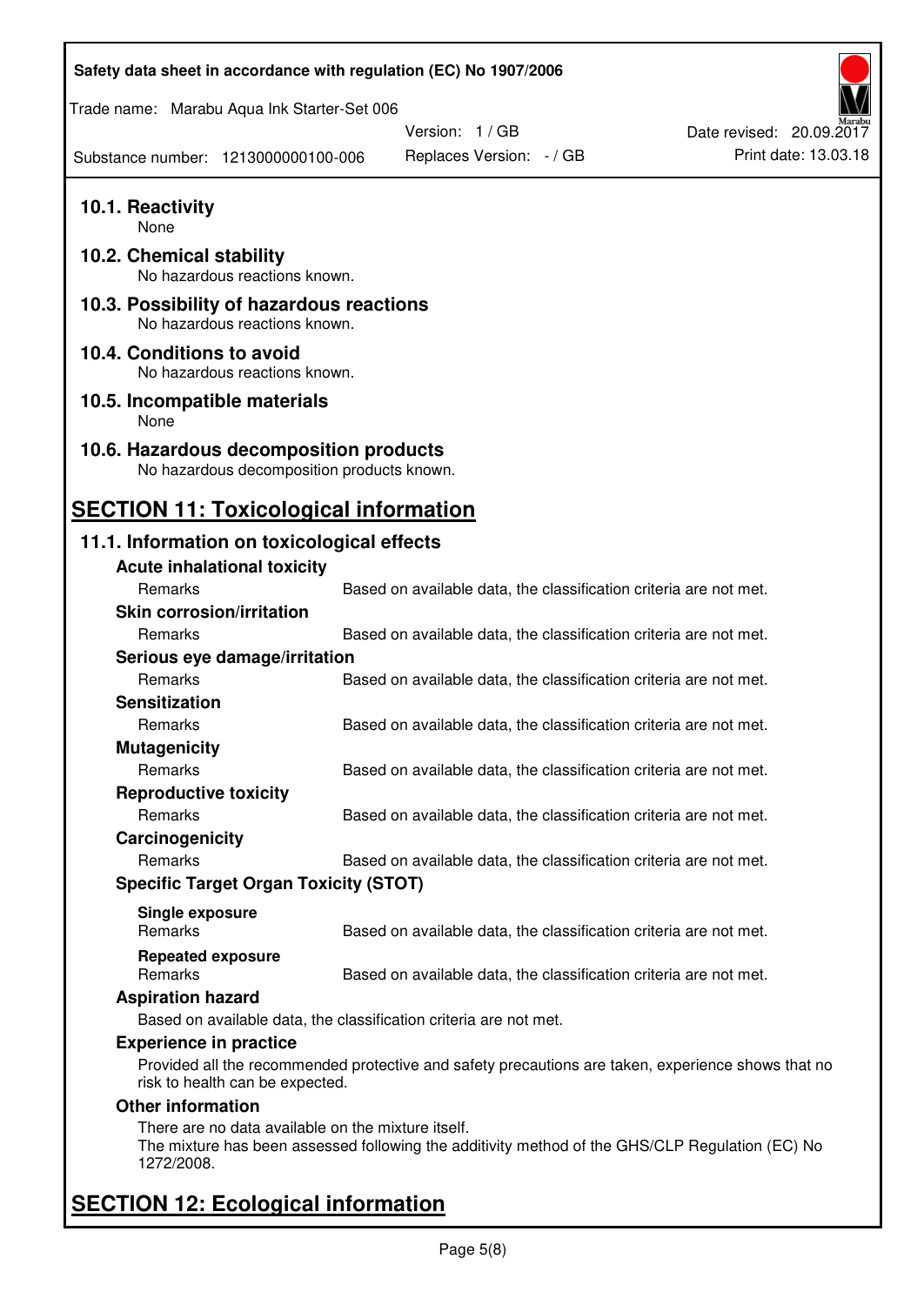#### **Safety data sheet in accordance with regulation (EC) No 1907/2006**

Trade name: Marabu Aqua Ink Starter-Set 006

Version: 1 / GB

Replaces Version: - / GB Print date: 13.03.18 Date revised: 20.09.2017

Substance number: 1213000000100-006

# **12.1. Toxicity**

### **General information**

There are no data available on the mixture itself.Do not allow to enter drains or water courses.The mixture has been assessed following the summation method of the CLP Regulation (EC) No 1272/2008 and is not classified as dangerous for the environment.

# **12.2. Persistence and degradability**

### **General information**

There are no data available on the mixture itself.

# **12.3. Bioaccumulative potential**

#### **General information**

There are no data available on the mixture itself.

### **12.4. Mobility in soil**

### **General information**

There are no data available on the mixture itself.

# **12.5. Results of PBT and vPvB assessment**

#### **General information**

There are no data available on the mixture itself.

# **12.6. Other adverse effects**

#### **General information**

There are no data available on the mixture itself.

# **SECTION 13: Disposal considerations**

# **13.1. Waste treatment methods**

#### **Disposal recommendations for the product**

The product can be placed with other household refuse. Small residues in containers can be washed-out with water and put into the drainage system.

#### **Disposal recommendations for packaging**

Packaging that cannot be cleaned should be disposed off as product waste. Completely emptied packagings can be given for recycling.

# **SECTION 14: Transport information**

#### **Land transport ADR/RID**

Non-dangerous goods **14.1. UN number**  UN - **14.2. UN proper shipping name**  -

#### **14.3. Transport hazard class(es) Class** Label

| 14.4. Packing group         |   |
|-----------------------------|---|
| Packing group               |   |
| Transport category          | O |
| 14.5. Environmental hazards |   |

# **Marine transport IMDG/GGVSee**

-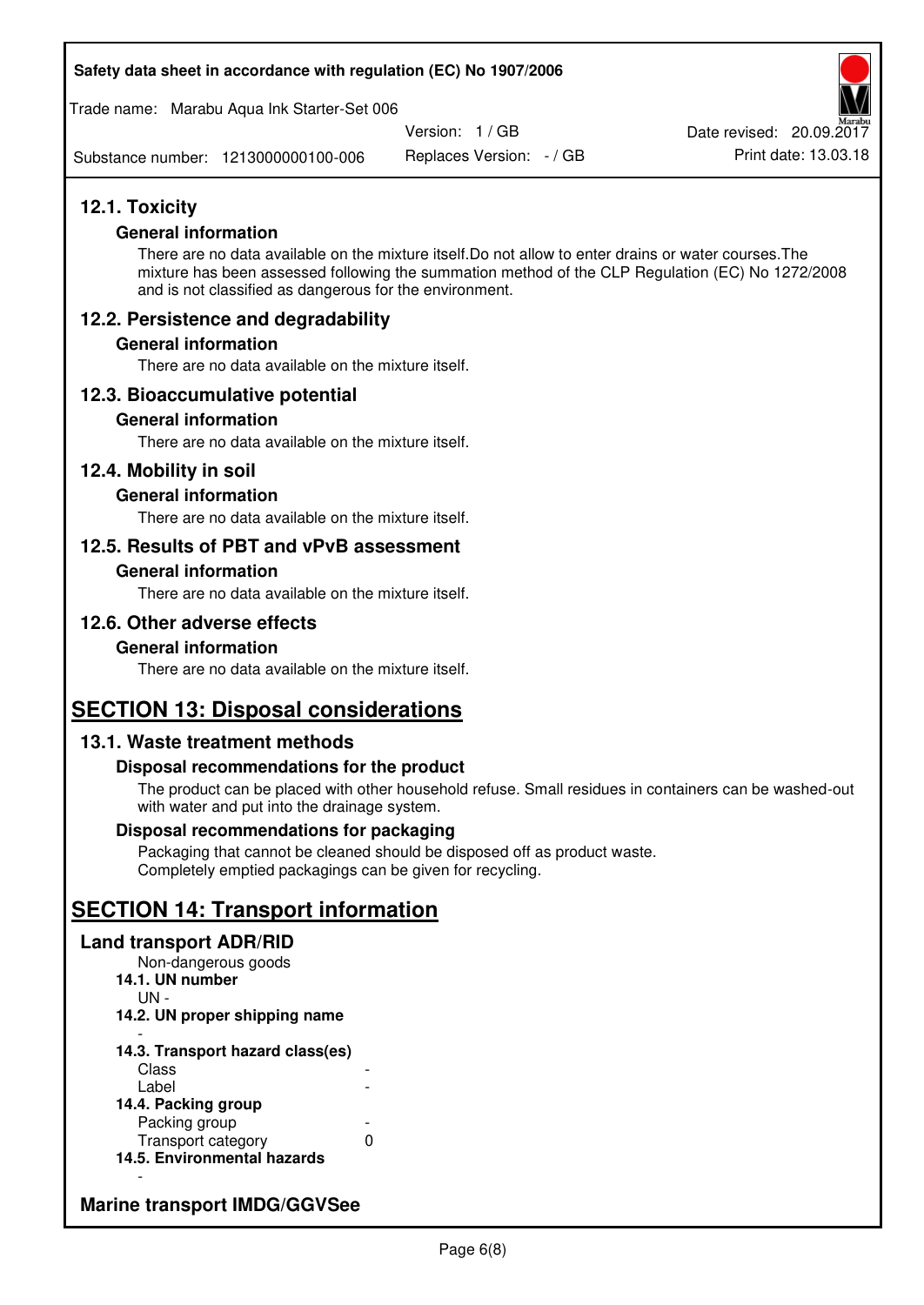| Safety data sheet in accordance with regulation (EC) No 1907/2006                                                                                                                                                                                                                                                                                                                                                                                |               |                          |                          |
|--------------------------------------------------------------------------------------------------------------------------------------------------------------------------------------------------------------------------------------------------------------------------------------------------------------------------------------------------------------------------------------------------------------------------------------------------|---------------|--------------------------|--------------------------|
| Trade name: Marabu Aqua Ink Starter-Set 006                                                                                                                                                                                                                                                                                                                                                                                                      |               |                          |                          |
|                                                                                                                                                                                                                                                                                                                                                                                                                                                  | Version: 1/GB |                          | Date revised: 20.09.2017 |
| Substance number: 1213000000100-006                                                                                                                                                                                                                                                                                                                                                                                                              |               | Replaces Version: - / GB | Print date: 13.03.18     |
| The product does not constitute a hazardous substance in sea transport.<br>14.1. UN number<br>UN-<br>14.2. UN proper shipping name<br>14.3. Transport hazard class(es)<br>Class<br>Subsidiary risk<br>14.4. Packing group<br>Packing group<br>14.5. Environmental hazards<br>no<br>Air transport ICAO/IATA<br>The product does not constitute a hazardous substance in air transport.<br>14.1. UN number<br>UN-<br>14.2. UN proper shipping name |               |                          |                          |
| 14.3. Transport hazard class(es)<br>Class<br>Subsidiary risk<br>14.4. Packing group<br>Packing group<br>14.5. Environmental hazards                                                                                                                                                                                                                                                                                                              |               |                          |                          |
| Information for all modes of transport<br>14.6. Special precautions for user<br>Transport within the user's premises:<br>Always transport in closed containers that are upright and secure.<br>Ensure that persons transporting the product know what to do in the event of an accident or spillage.                                                                                                                                             |               |                          |                          |
| <b>Other information</b><br>14.7. Transport in bulk according to Annex II of Marpol and the IBC Code<br>no                                                                                                                                                                                                                                                                                                                                       |               |                          |                          |
| <b>SECTION 15: Regulatory information</b>                                                                                                                                                                                                                                                                                                                                                                                                        |               |                          |                          |
| 15.1. Safety, health and environmental regulations/legislation specific for the substance<br>or mixture                                                                                                                                                                                                                                                                                                                                          |               |                          |                          |
| <b>VOC</b>                                                                                                                                                                                                                                                                                                                                                                                                                                       |               |                          |                          |
| VOC (EU)<br>VOC (EU)                                                                                                                                                                                                                                                                                                                                                                                                                             | 0,4           | %<br>4,1<br>g/l          |                          |
| <b>Other information</b>                                                                                                                                                                                                                                                                                                                                                                                                                         |               |                          |                          |
| The product does not contain substances of very high concern (SVHC).                                                                                                                                                                                                                                                                                                                                                                             |               |                          |                          |
| <b>Other information</b>                                                                                                                                                                                                                                                                                                                                                                                                                         |               |                          |                          |
| All components are contained in the TSCA inventory or exempted.<br>All components are contained in the AICS inventory.<br>All components are contained in the PICCS inventory.<br>All components are contained in the DSL inventory.<br>All components are contained in the IECSC inventory.<br>All components are contained in the ENCS inventory.                                                                                              |               |                          |                          |
| 15.2. Chemical safety assessment<br>For this preparation a chemical safety assessment has not been carried out.                                                                                                                                                                                                                                                                                                                                  |               |                          |                          |